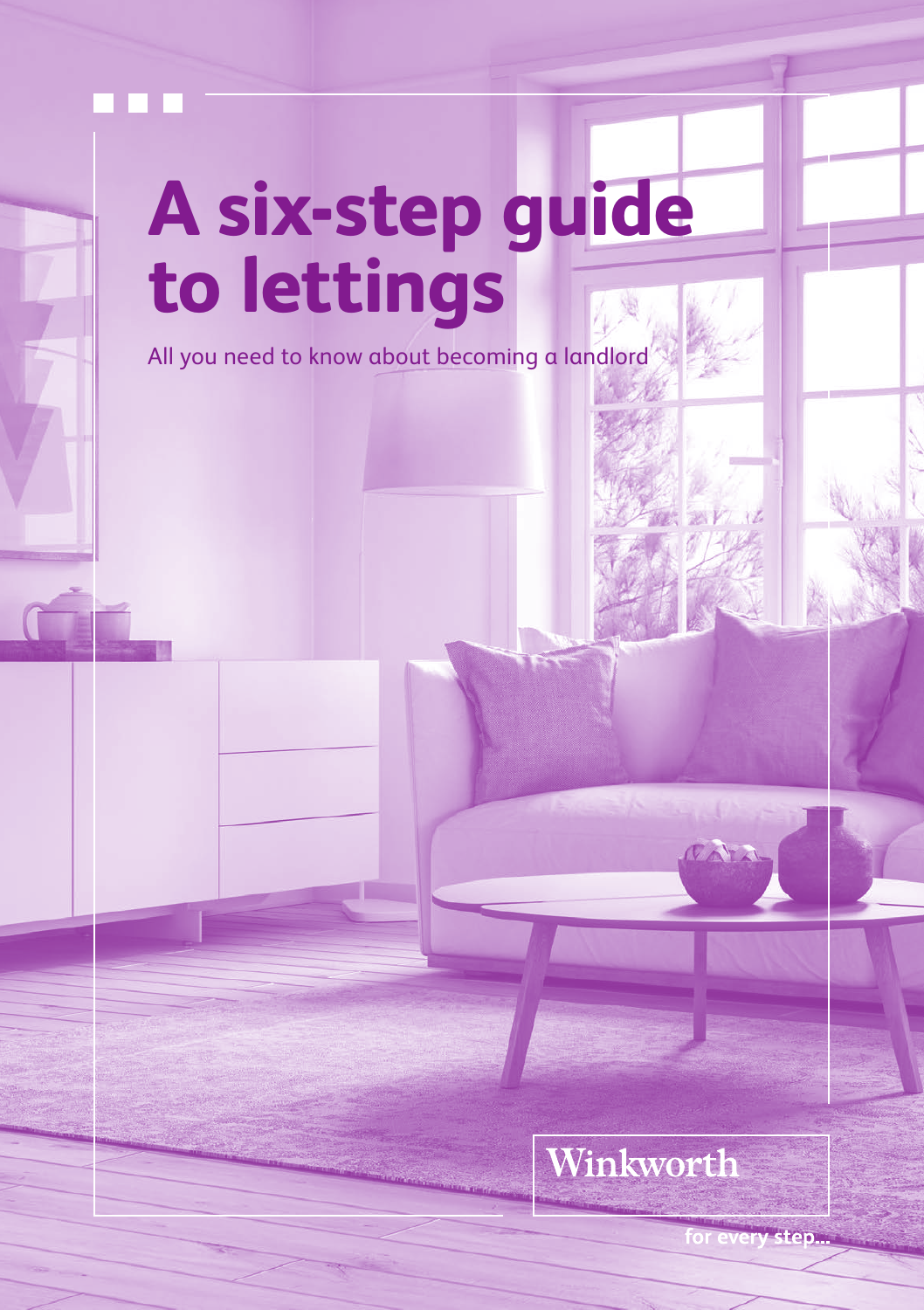## **1: Preparing to let…**

Letting a property is a great way to generate income, but before you can sit back and let the funds roll in there's a lot for you and your letting agent to organise, including:

#### **You**

- Preparing your property to let cleaning, decorating, furnishing. Furnished properties should be 100% habitable from the outset and unfurnished should have working, safety checked appliances and window fittings
- Inviting quality local agents to value your property. Select the service you require, sign the terms of business and provide ID and proof of ownership of the property
- **/ Arranging an Energy Performance** Certificate (EPC). This must have a rating of E or above in the majority of circumstances although your agent can talk you through this.
	- Providing a landlord mortgage consent form and freeholder consent if a leasehold property
- $\sqrt{ }$  If you live overseas, you'll need to log in to the HMRC website to complete the Non-Resident Landlord form (NRL1) to prevent tax being deducted in the UK
	- Providing a Gas Safety record
- $\sqrt{\phantom{a}}$  Arranging for an Electrical Installation Condition Report to comply with the electrical safety standards and carrying out any problems highlighted by the report.
- $\sqrt{\phantom{a}}$  Advising the council and utility companies that the property will be rented
- $\sqrt{\phantom{a}}$  Providing a full set of keys for each authorised occupier or tenant together with one for the property management team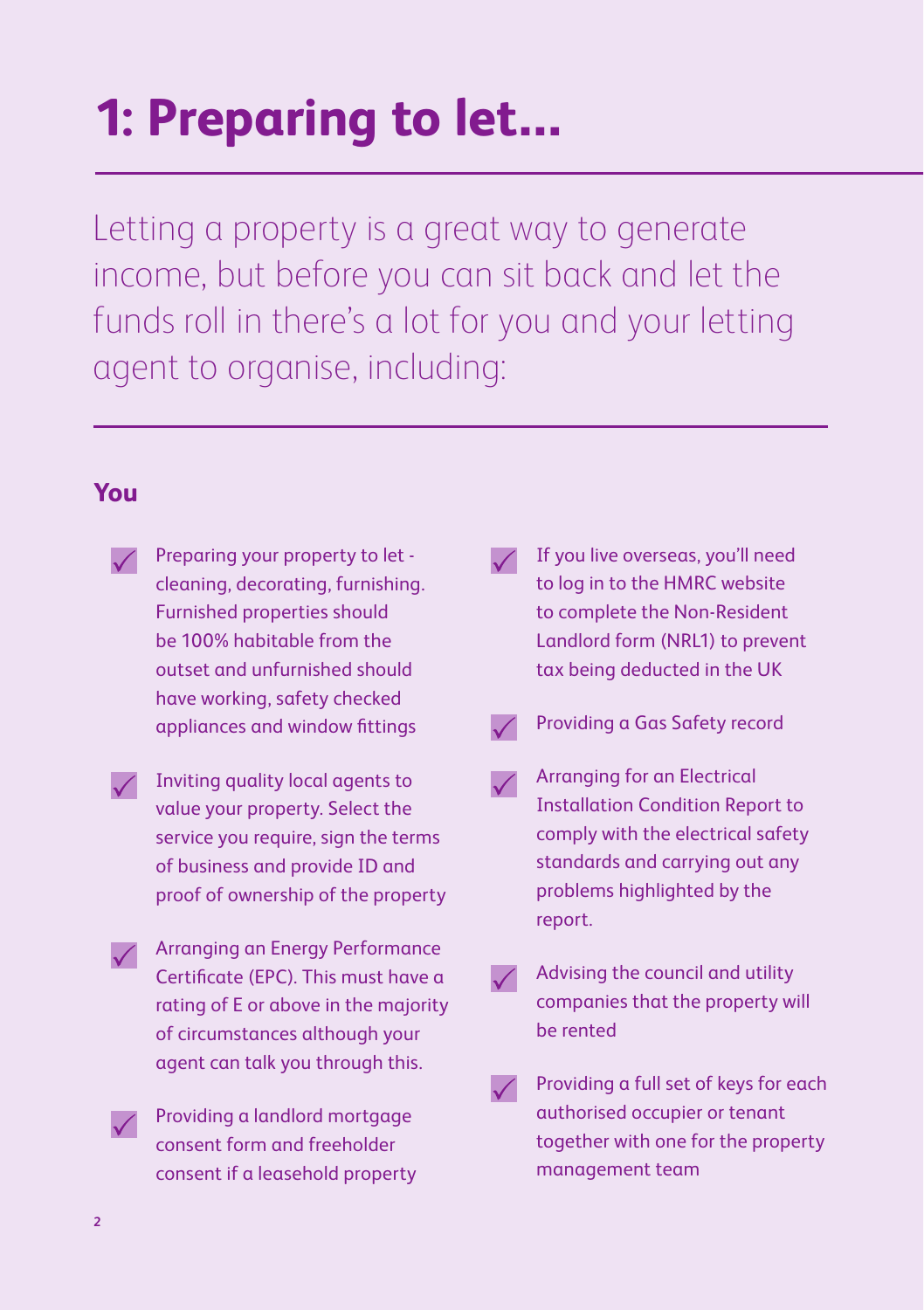#### **Your agent**

• Completing all paperwork and legal documents • Marketing the property • Conducting viewings and negotiations  $\sqrt{\phantom{a}}$  Taking a 'Holding Deposit' to start the process once an offer

has been agreed

Preparing the tenancy agreement and arranging tenant references

- Taking the first rental payment and security deposit and protecting the latter in a registered deposit scheme where applicable
- $\sqrt{\phantom{a}}$  Getting a professional, independent inventory and check-in/out report

**In accordance with the Immigration Act, you are required as a Landlord (and/or agent) to establish that an adult has the right to occupy rented accommodation in the UK.** 

This will entail a visual check of travel documents including visas for all non EU residents. Your Winkworth agent is able to provide guidance and/or direct you to available information on the Home Office Website.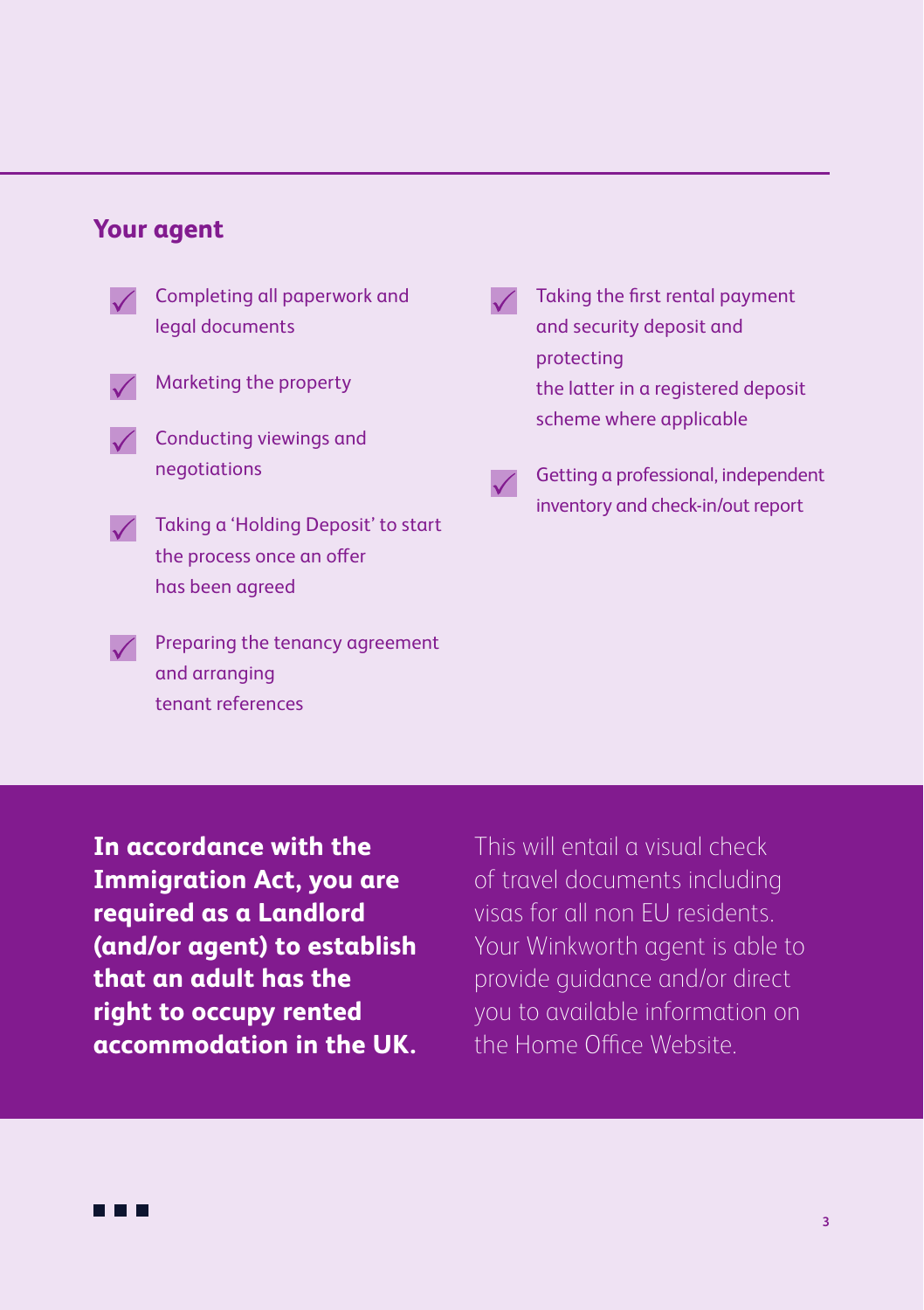### **1: Preparing to let…**

Tenant safety is paramount so take the right steps to make your property safe:

#### **Gas safety**

The Gas Safety (Installation and Use) Regulations states that you must have all gas appliances, pipework, fittings and flues checked every year by a Gas Safe registered engineer. You must also provide a copy of the check to the tenant.

#### **Electrical equipment**

There are lots of regulations covering electrics that you as a Landlord must ensure are safe as you have a duty of care and a legal requirement to your tenant to ensure they are safe from hazards. You should ensure that you have an Electrical Installation Condition Report carried out at your property before the property is let to comply with the Electrical Safety Standards. The condition report may highlight certain remedial work which is compulsory to complete before you let your property. It is also advised that individual portable appliances are tested as part of this check (PAT).

#### **Furniture and furnishings**

To minimise the risk of fire, the Furniture and Furnishings (Fire Safety) Regulations 1988 (as amended 1989, 1993 and 2010) sets out requirements for all soft furnishings. It's illegal to provide furnishings that don't comply.

#### **Smoke alarms and carbon monoxide detectors**

Since October 1st 2015, it is a legal obligation to ensure that a smoke alarm is fixed to each storey of the property for rent. Also, any rooms with a solid fuel appliance must have an appropriate detector and all must be working and checked on the day that the tenancy commences.

#### **Other safety issues**

Landlords must carry out an appropriate Legionella risk assessment of their property in relation to the possibility of their tenant's contacting Legionnaire's Disease.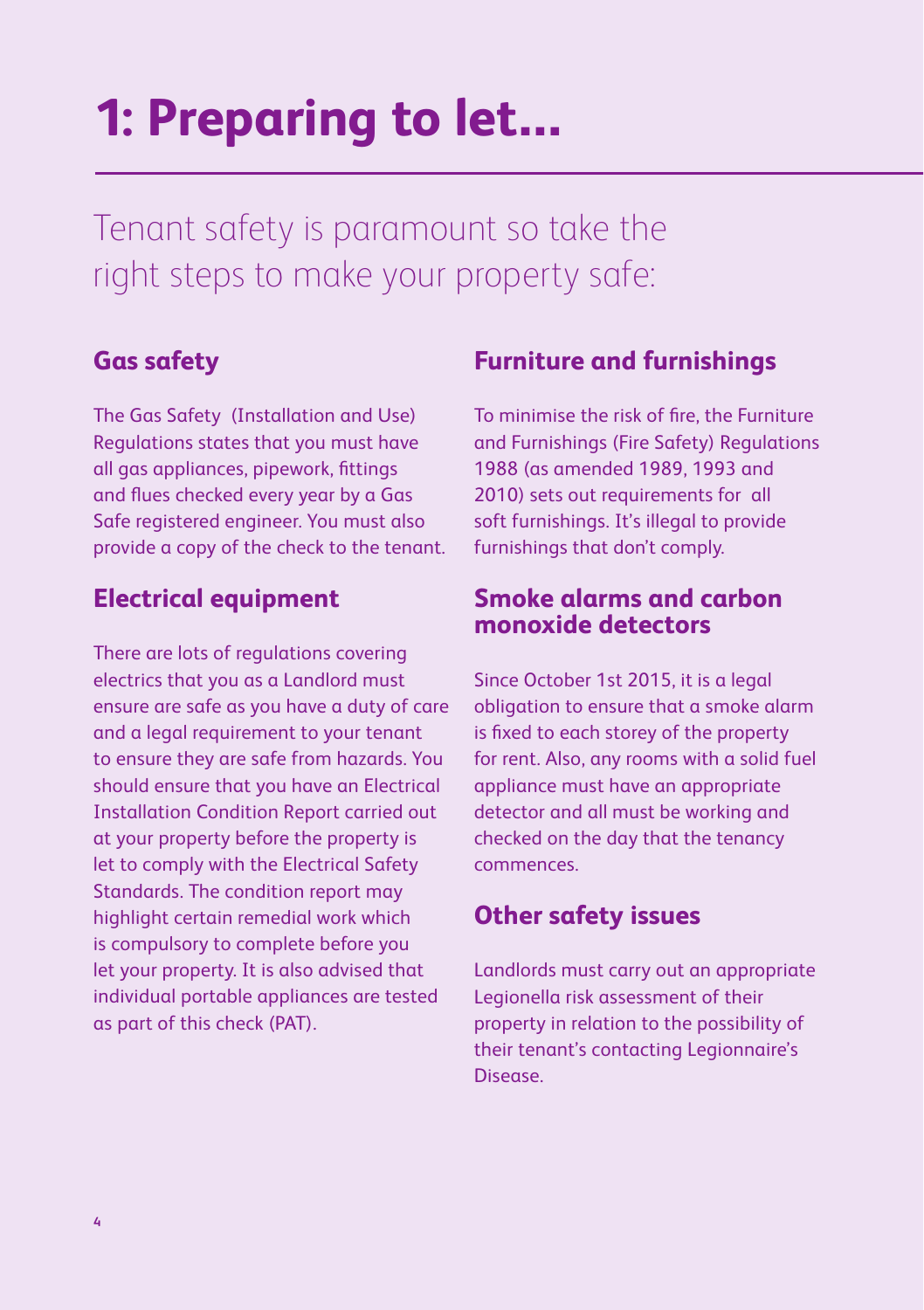#### **Housing Act 2004**

This legislation specifically the housing health and safety rating system, provides further information on how to provide a safe property to a Tenant and covers a number of different areas from lighting and heating, to contaminated land and fire safety. Landlords must ensure they comply with all elements of this. You must also comply with Homes (Fitness for Habitation) Act 2018.

#### **Inventory**

All landlords should commission an inventory by an independent clerk on the condition of their property and its contents at the start of the tenancy.

Winkworth offices can suggest good, reliable, third-party firms to provide this service. Your tenants will be asked to sign the inventory when they take possession and this is evidence of their agreement with the report's content. If disputes arise at the end of the tenancy over any deductions from the security deposit, this evidence is vital to the arbitration process offered through the various tenancy deposit schemes.

#### **Presentation**

If you want quality tenants who'll look after your property, you need to present a clean, tidy home with quality furnishings. Keep your options open by adopting a clean, simple decor scheme that won't offend any personal tastes and keep any garden spaces easy to maintain – you'll let the property faster that way.

#### **EPCs for lettings properties**

All private residential rental properties must have a valid Energy Performance Certificate (EPC) for tenants to view before contracts are signed. It shows how energy efficient your property is and its environmental impact. The EPC must be made available to all prospective tenants. Those properties with a rating of F or G cannot be let unless you have an exemption in place, or improvements can be made to the property to bring it up to an E rating.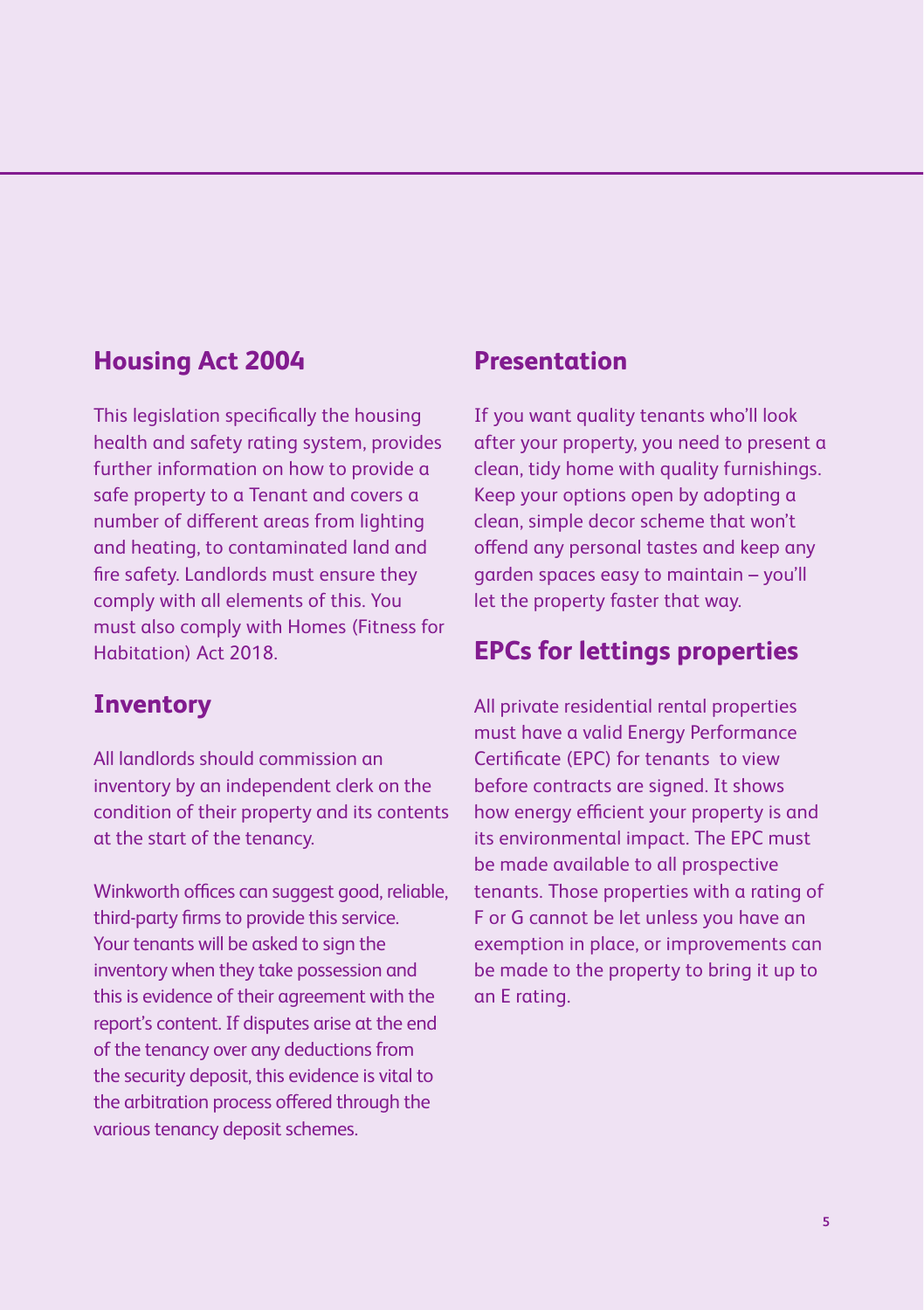## **2: Tenancy agreements…**

When letting out your property, there are two main types of tenancy agreement to consider…

#### **Assured shorthold tenancy** *- the most common form of agreement*

This type of agreement applies to all tenancies created after 15 January 1989, and amended from 1 October 2010, where the annual rent is not more than £100,000 and the tenants are individuals, not companies.

The tenant has the right to live in the property for the agreed period or until you, as landlord, serve appropriate notice for the tenancy to end.

Sometimes a break clause is used which allows either party to end the fixed term early otherwise a Landlord can only terminate the tenancy at the end of a fixed period or by a court order in the event of a breach of the agreement.

#### **Non-Housing Act 1988 tenancy** *- much less common and only applies*

- where the annual rent exceeds £100,000
- or to company (corporate) lets

A non-Housing Act tenancy may be used in other situations, but these do not apply to the usual business of a residential letting agent like Winkworth. Non-Housing Act tenancies should be specially tailored to each case.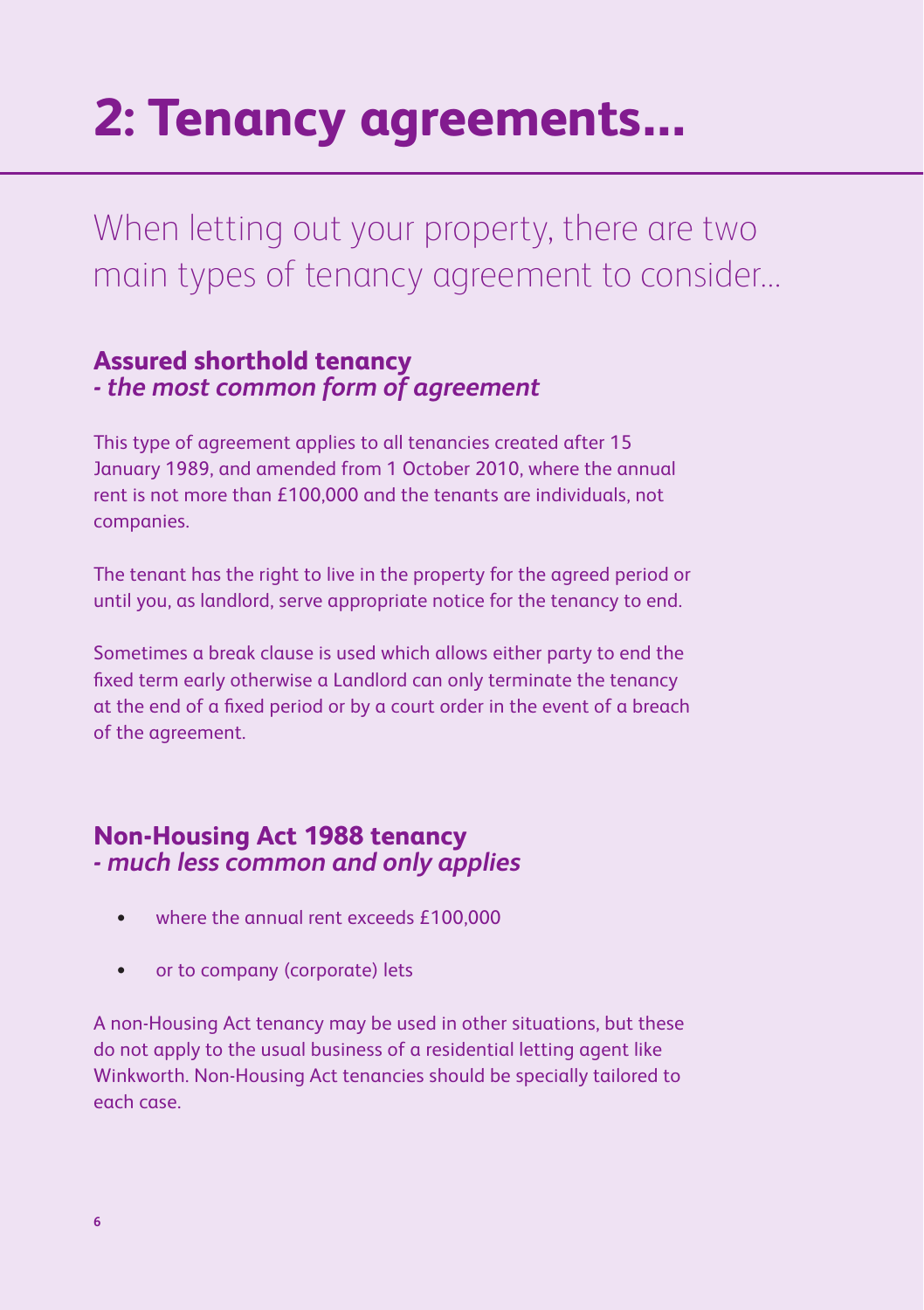**Winkworth uses both of these tenancy agreement formats on a daily basis and your Winkworth representative will advise which is the correct agreement for your tenancy.**

There are different types of tenancies in addition to those mentioned here and your Winkworth office can advise you.

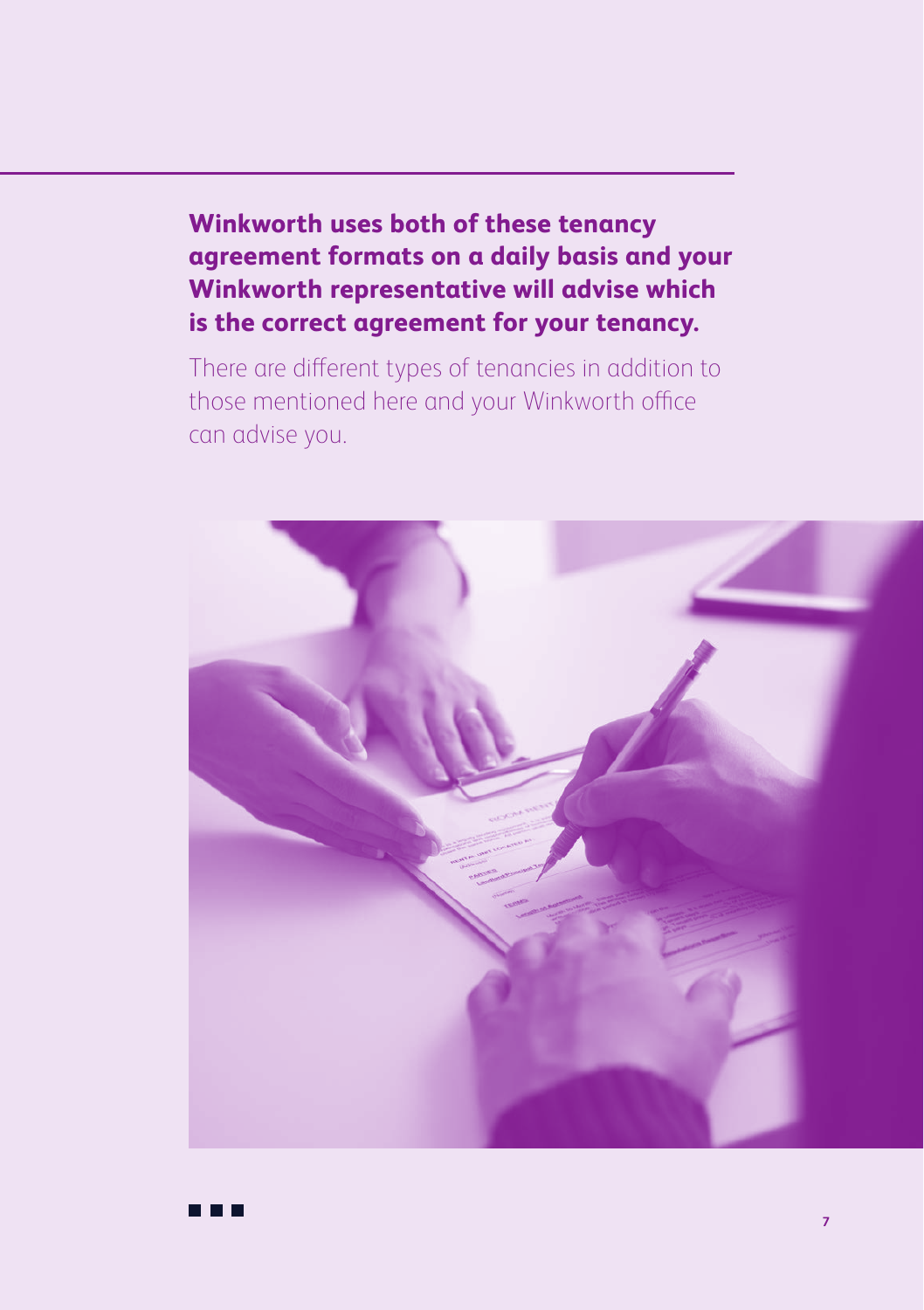## **3: Agent fees & other costs…**

At Winkworth, every local office tailors its fees to ensure they're competitive, whilst ensuring a service of the highest standard.

#### **Factor in a contingency fund for the following:**

#### **Before you let the property**

- 
- Redecoration & professional cleaning



- Furniture and furnishings
- $\sqrt{\phantom{a}}$  Gas safe register certificate (remember, this will be an annual cost)
- Electrical Installation Condition Report (EICR) - this report may flag compulsory work on your property. Usually this will need to be renewed every 5 years.
	- EPC needs to be renewed every 10 years
- Ensure you have permission from any other relevant parties to let the property such as your mortgage company or freeholder

• Any additional licensing that may be relevant

#### **From the start and during the tenancy**



• Check-in/out and inventory reports

- Agent's fees, depending on your level of service which could include the cost of referencing your prospective tenants.
- Any 'extras' negotiated by the tenants, such as furniture or equipment for the property, redecoration or improvements agreed as part of the tenancy
- $\sqrt{\phantom{a}}$  Maintenance and repairs
	- Any void periods where the
- property is empty, this includes the payment of utilities, council tax and any telephone, sky, broadband or TV licence
- $\sqrt{\phantom{a}}$  Building insurance (for properties which are let) and contents insurance for any fixtures, fittings and furnishings you own
- Tax on your gross rental income (contact your nearest tax enquiry office for information)
- Any other property relevant insurances such as legal protection or rent guarantee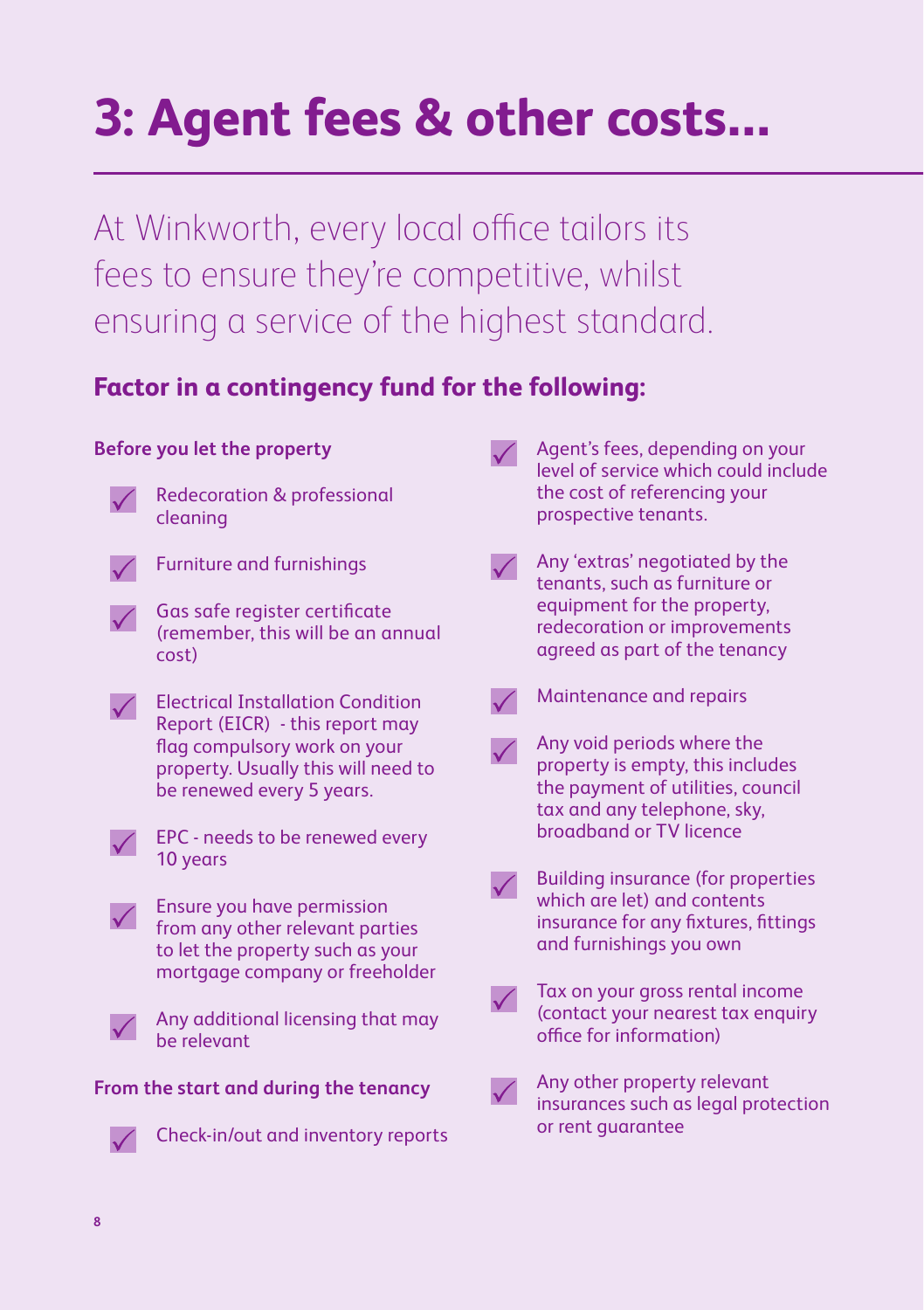#### **Tenants fees**

In line with the Tenant Fee Act 2019, landlords and Agents cannot charge tenants any fees which are outside 'permitted payments' that have been approved by the Government.

#### **At the end of the tenancy**

Your tenant's lease will normally be for a 12 month fixed term, although it can be longer or shorter. If at the end of the tenancy the tenant wants to stay, as long as they paid the rent on time and looked after the property, you will probably want to let them. This way you avoid empty periods where you won't be receiving rental income and may be liable for other standing charges such as utilities, council tax and internet services which you have provided.

The structure of Winkworth's renewal fees is clearly laid out in our Terms of Business and will only be charged if a tenant introduced by Winkworth stays on.

#### **Offers and deposits — Receiving and accepting an offer:**

With Winkworth, when a prospective tenant expresses interest in your property, we'll let you know what their offer is and whether they have any special conditions. Then we'll confirm it in writing. If you accept, we'll finalise paperwork and negotiations with the tenant for you.

Next, your Winkworth agent will take a Holding Deposit of one week's rent from the tenant which shows their commitment to the property. The Property will also be taken off the market for 15 days, in line with the Tenant Fee Act 2019. We'll do all the necessary checks on the tenant and gather all their references, if you instruct us to do so. Provided this information is all in order, we'll invite you and the tenant to check through the tenancy agreement and sign it.

At this stage, we'll take the tenant's security deposit. The deposit will be held throughout the tenancy and returned at the end, less any agreed deductions. The deposit amount is five weeks rent for a property with a rental value under £50,000 a year and six weeks for anything above. They'll also have to pay at least one month's rent in advance. The rent and the security deposit needs to be received and cleared before the tenant moves in.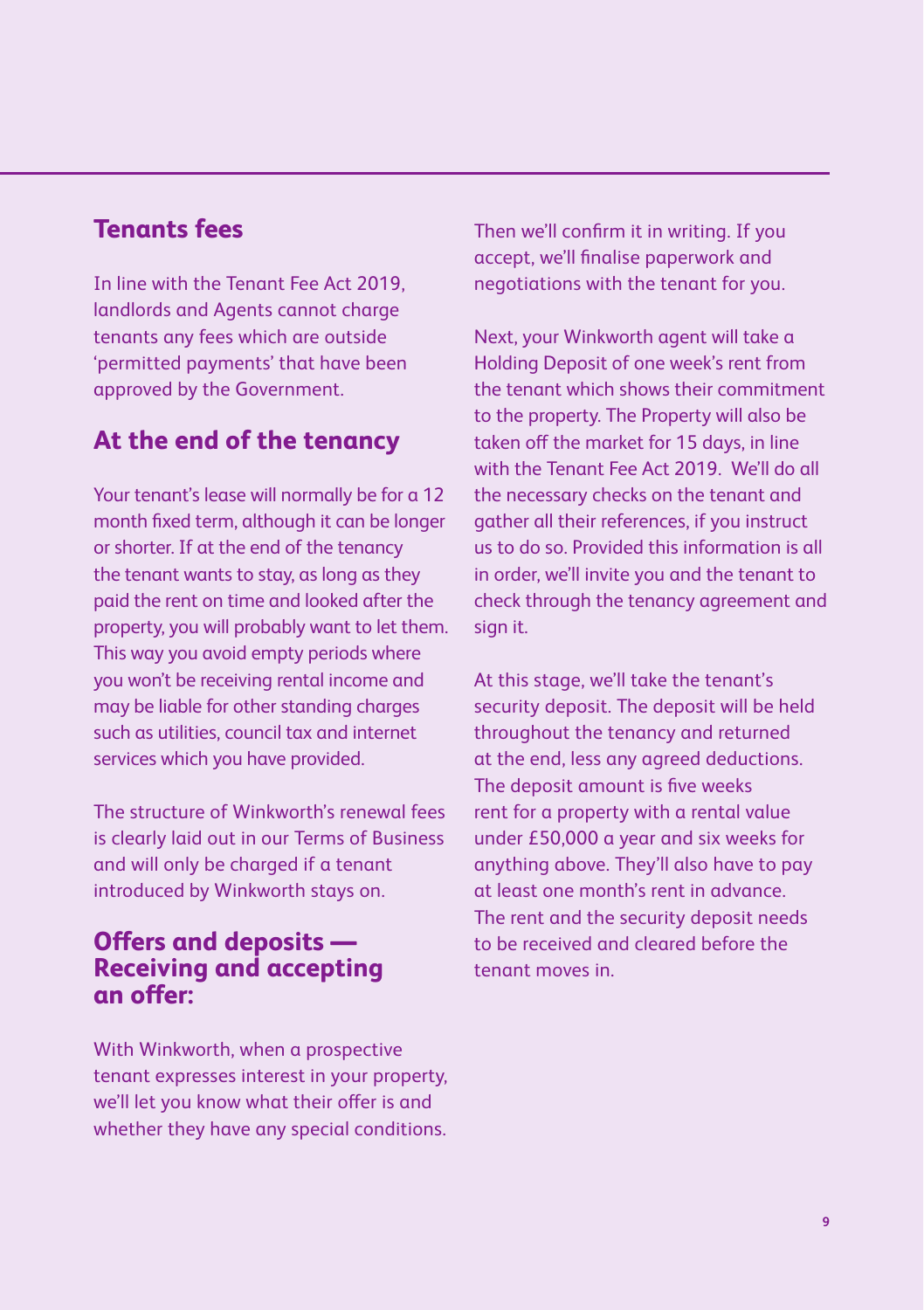## **4: Tenancy deposit protection…**

Tenancy deposit schemes are designed to give the Tenant who signs an AST access to free adjudication in the event of a dispute.

**Every agent in England and Wales must be a member of a registered deposit scheme; if they take a deposit from a Tenant in connection with an AST there are two ways to protect a deposit paid in association with that tenancy and both of these methods are run by approved government authorised schemes. They are:**

#### **Custodial schemes**

The deposit is held by the chosen scheme and not by the agent or landlord. The scheme is funded by the interest earned from the deposits it holds. The custodial schemes are completely free to use. As the deposit is held by a third party, these schemes are popular and are recommended by Winkworth Agents.

#### **Insurance-based schemes**

In insurance-based schemes, the agent or landlord holds the money in a separate client account. The agent (or landlord) is charged an annual fee to insure against the landlord failing to send any disputed deposit funds to their chosen scheme when they are required to return the deposit to the tenant (less any agreed deductions).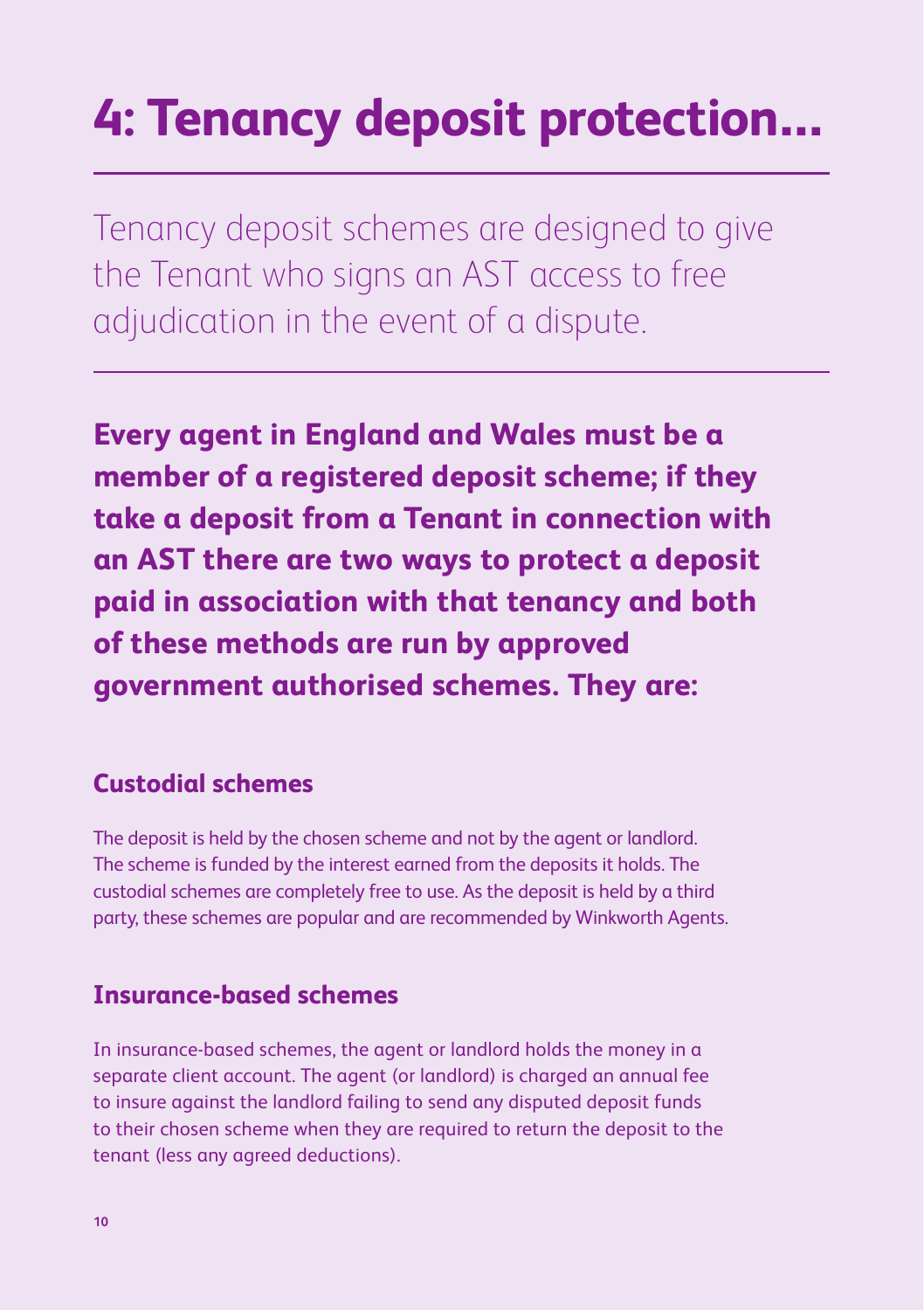### **5: Choose your service…**

Whether you're letting a mansion or a maisonette, it's a working relationship between you, your agent and your tenant.

### **Families, young professionals, corporate-lets and international relocations – we attract quality tenants from all walks of life.**

After Winkworth finds your ideal tenant at a rental income that suits you, there are three ways we can help:

#### **Management Service**

We'll handle all aspects of your rental property, providing a full management service and letting you step back completely. Please note that we will still liaise with you on matters to ensure you kept up to date with the management of your property.

#### **Rent Collection Service**

The same excellent service as our Letting Service package, but we'll also collect rent on your behalf.

#### **Letting Service**

Ideal for landlords who prefer to be more hands-on, we'll market the property, verify

tenant credentials and handle the final paperwork, but let you take the lead on day-to-day management, including collecting the rent and ending the tenancy. Please note that we only recommend that experienced Landlords, who are able to keep up to date with the ever changing legislation, should opt for this service.

**Whether you own a single apartment or a global portfolio we'll tailor our service to suit you. All our valuations are based on sound research and our fee structure is transparent; just one reason our landlords keep coming back.**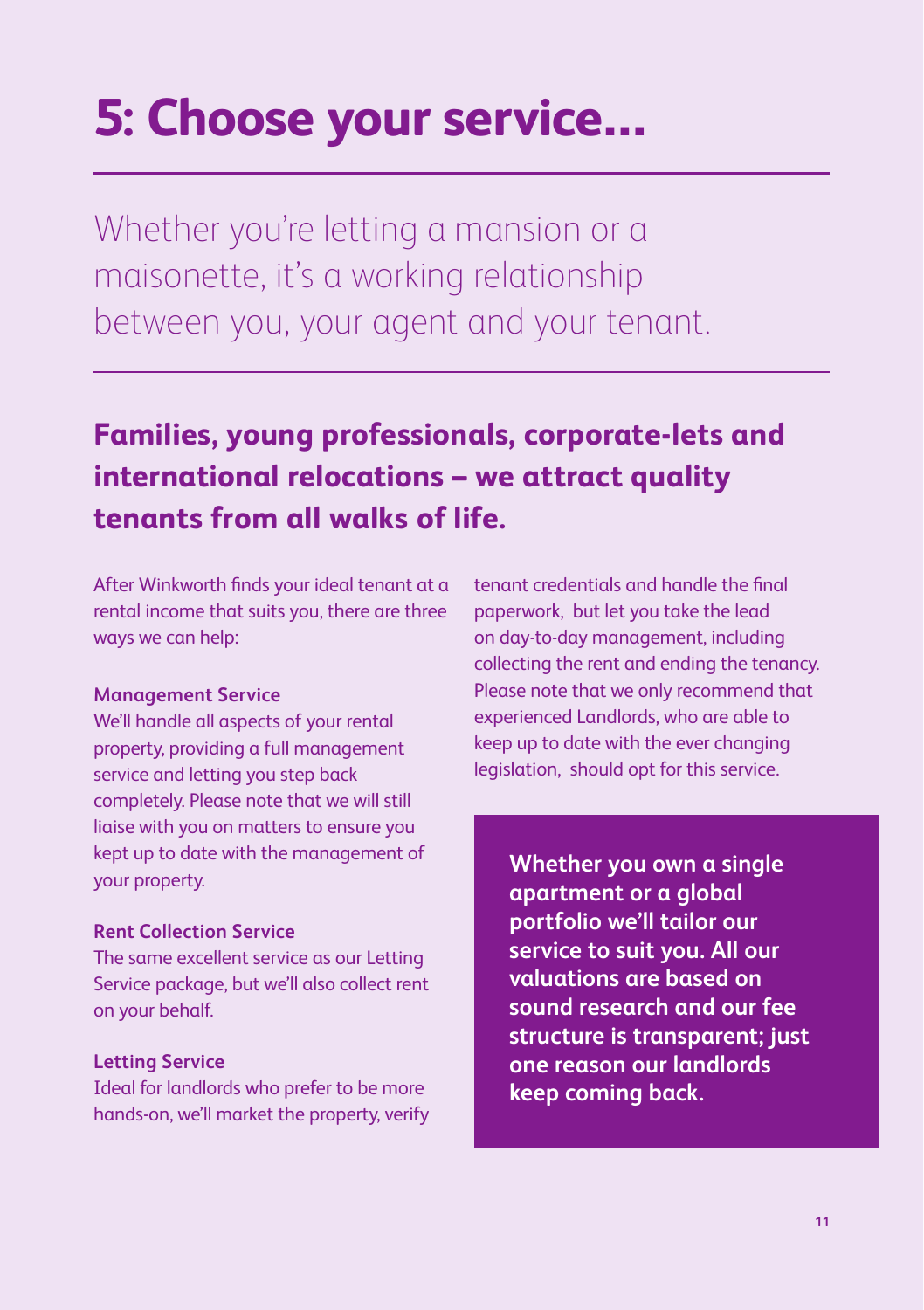## **6: Responsibilities…**

### Yours and theirs.

#### **You, as landlord, agree to the following:**

- - Allow the tenant to live in the property without being disturbed. Give at least 24 hours notice if you want to access the property in any situation except an emergency
- 
- $\sqrt{\phantom{a}}$  Maintain the property and keep it in a good state of repair at all times and adhere to all of the relevant property legislation.
- $\sqrt{\phantom{a}}$  Ensure all gas, electricity and water supplies are installed and working
	- Ensure that all furniture provided for the tenancy is compliant.
- $\sqrt{\phantom{a}}$  Ensure that all equipment is safe and in good working order and supply proof where necessary
- $\gamma$  Provide all operating and safety instructions for all appliances and equipment
- $\sqrt{\phantom{a}}$  Insure the property and the contents, fixtures and fittings belonging to you. The tenant is responsible for insuring their personal belongings
- 
- $\sqrt{\phantom{a}}$  Charge a fair market rent
- $\gamma$  And pay any relevant service charges or ground rent on an ongoing basis associated with the property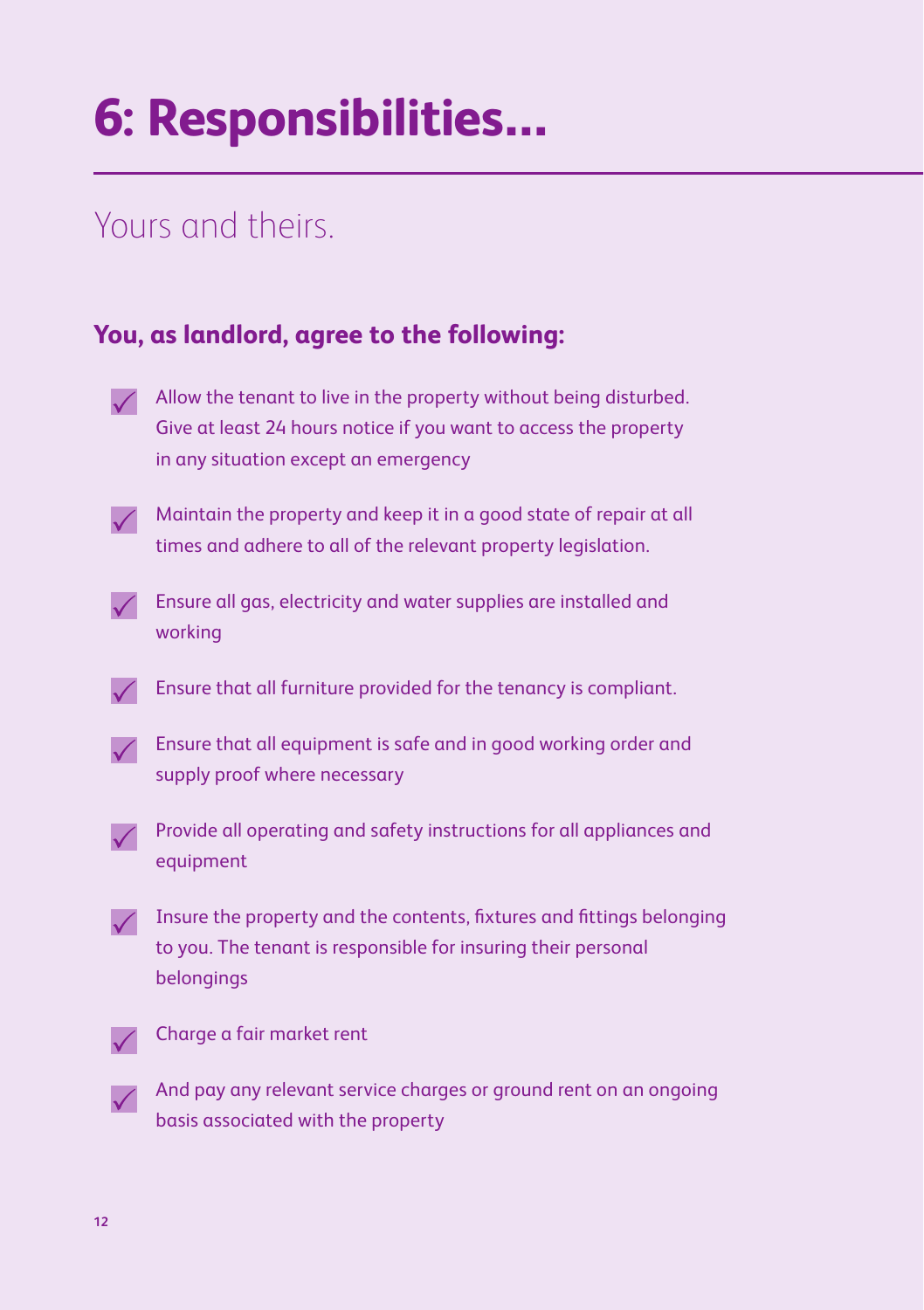

#### **Your tenant agrees to the following:**

- Pay the agreed rent on the agreed date without fail (otherwise they are liable to pay interest from the due date)
	- Pay the council tax
- Pay all utility bills and the TV licence, unless otherwise agreed with the landlord and stated in the agreement – together with any telephone or internet services set up by the tenant
- Pay compensation for any damage done to the property during the tenancy (apart from general wear and tear). Damage could include breakages or leaving the property in an unclean condition at the end of the tenancy, however all of this would be detailed on a full check out report creating by using the ingoing inventory and schedule of condition.
	- Use the property as a home and not a commercial business
- Take good care of the property and its fixtures and fittings
- Make sure the property is clean and that all contents are left intact
- Replace light bulbs and smokealarm batteries and carry out basic maintenance such as looking after the garden or other outside space and using the property in a tenant like manner
- Keep the property secure at all times. Let the landlord or managing agent know of any repairs or maintenance needed on the property as soon as it arises
	- Not to alter the property or garden/outside space in any way
- Not create unnecessary noise or disturbance to the neighbours
	- Not to create any fire hazards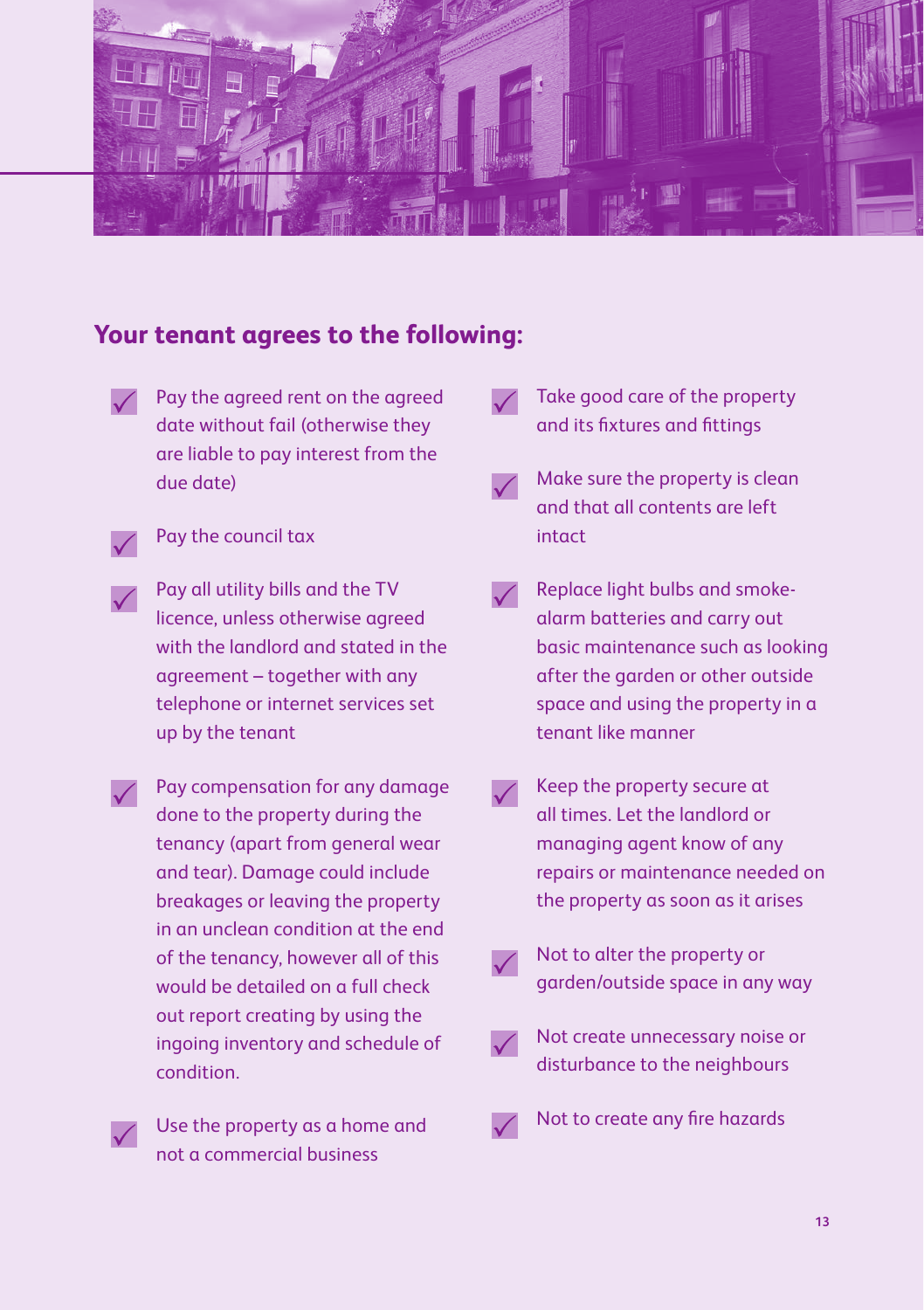### **'Start of tenancy' checklist…**

For all new tenancies, landlords are required to provide a number of documents.

#### **As a landlord, you need to:**

- Provide a Gas Safety Record
- Provide Energy Performance Certificate or proof of exemption
- Provide a valid Electric Installation Condition Report together with confirmation of remedy for any identified defects
- $\sqrt{\phantom{a}}$  Give the tenant a copy of How to Rent: The checklist for renting in England where the tenant is occupying the property under an **AST** 
	- Ensure smoke alarms have been fitted on every floor. They have been checked and are in working order at the outset of the tenancy
- $\sqrt{\phantom{a}}$  Provide confirmation that carbon monoxide alarms are fitted in every room with a solid fuel burning source. They have been checked and are in working order at the outset of the tenancy
- Provide confirmation that the deposit has been protected if already paid where the tenancy is an AST
- $\sqrt{\phantom{a}}$  Confirmation that the prescribed information for the deposit scheme has been provided where the tenancy is an AST
- Ensure that any closing utility accounts have been settled and new accounts set up in the name of the tenant
- $\sqrt{\phantom{a}}$  Ensure your tenant has set up a standing order to make future rent payments
- $\sqrt{\phantom{a}}$  Ensure a check in has taken place giving the tenant an opportunity to review the inventory and any specific points together with an opportunity to check that the smoke alarms are in working order on that day.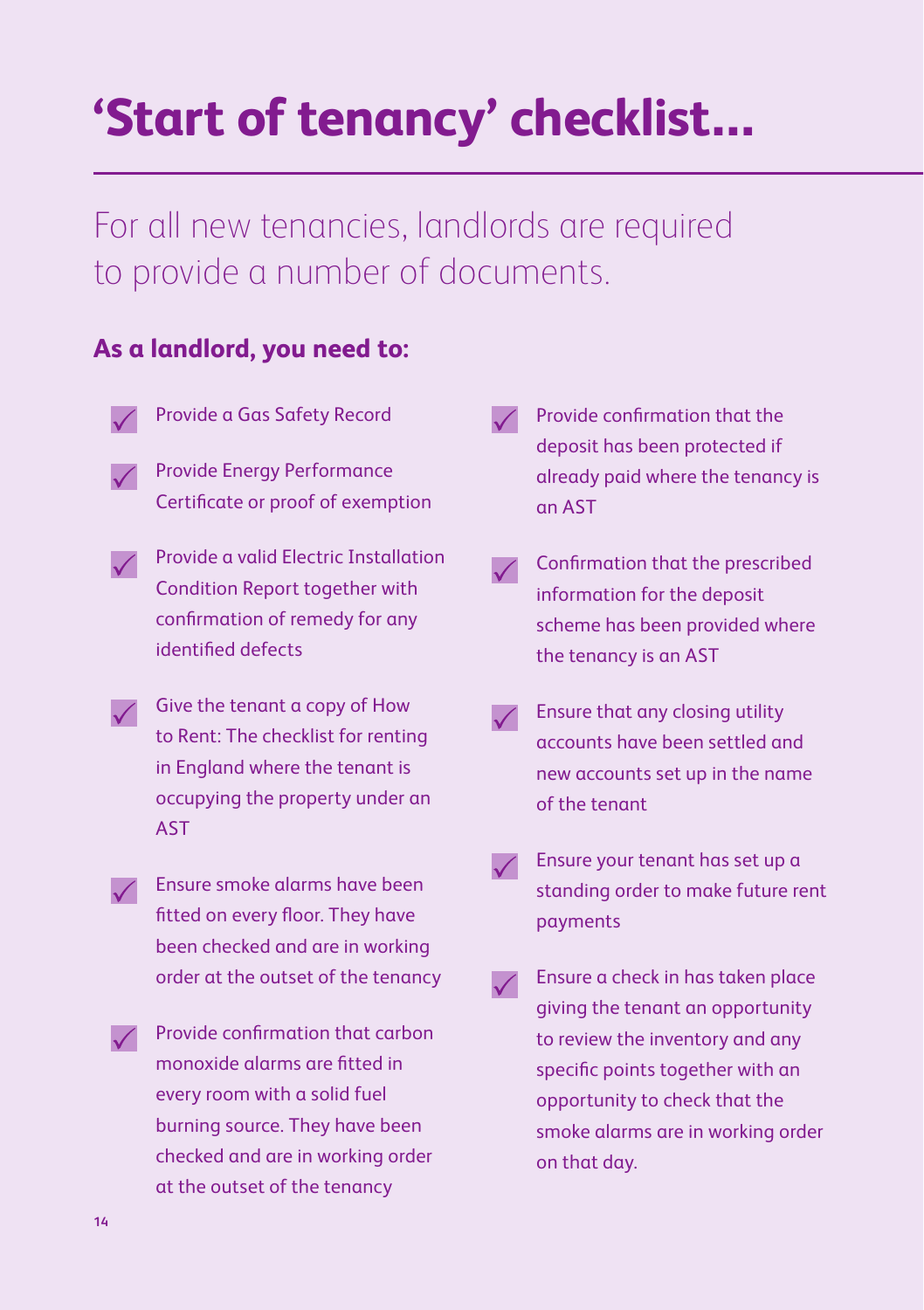**When instructed to let or manage your property, Winkworth will ensure all of the required checks and documents are completed before the start of a new tenancy.**

Please note that the cost of these safety checks together with the cost of the inventory are that of the Landlord and these will be detailed on our Terms of Business alongside our Winkworth fees.